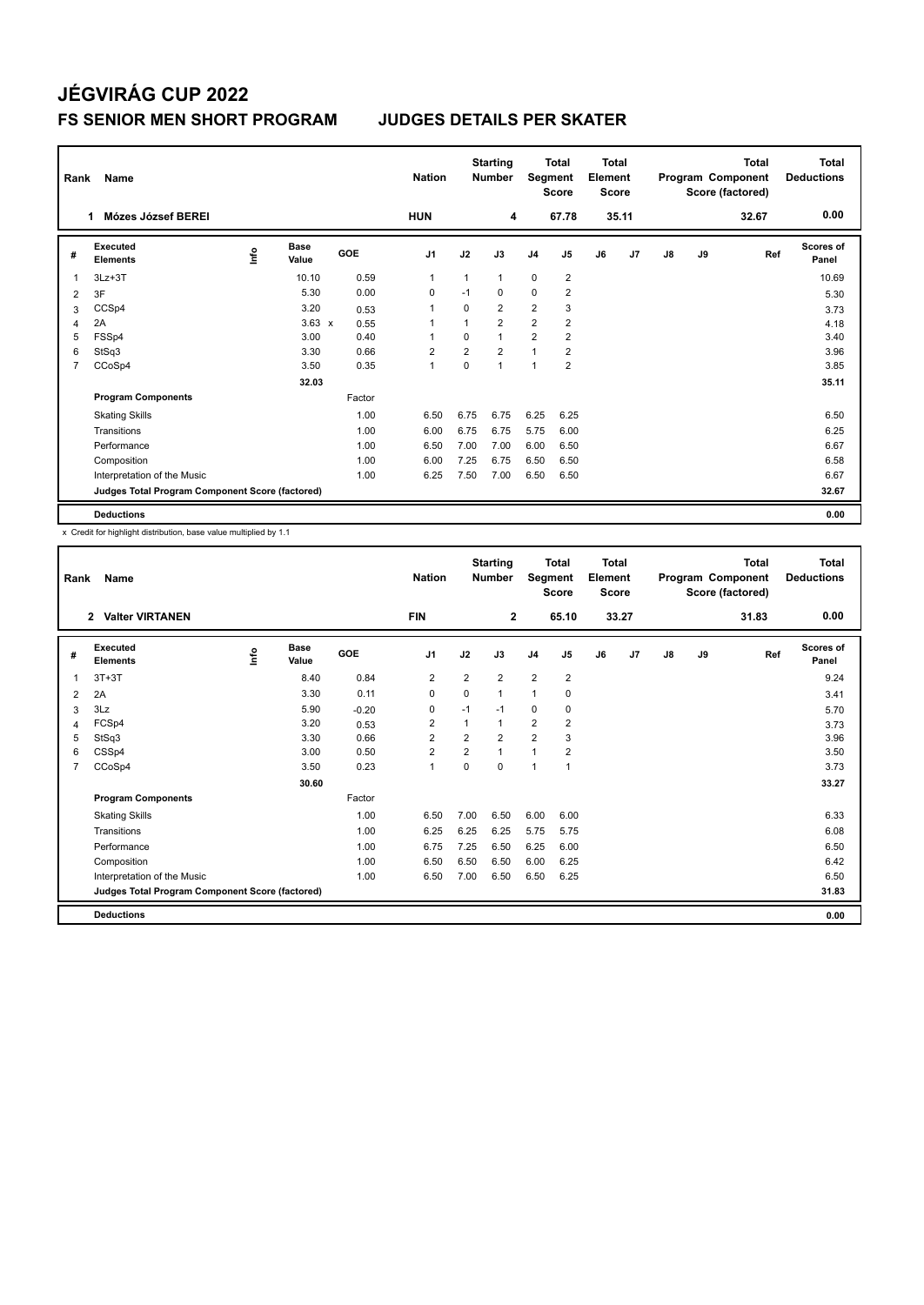# **JÉGVIRÁG CUP 2022 FS SENIOR MEN SHORT PROGRAM JUDGES DETAILS PER SKATER**

| Rank           | Name                                            |      |                      |            | <b>Nation</b>  |             | <b>Starting</b><br><b>Number</b> | Segment        | <b>Total</b><br><b>Score</b> | Total<br>Element<br><b>Score</b> |                |    |    | <b>Total</b><br>Program Component<br>Score (factored) | <b>Total</b><br><b>Deductions</b> |
|----------------|-------------------------------------------------|------|----------------------|------------|----------------|-------------|----------------------------------|----------------|------------------------------|----------------------------------|----------------|----|----|-------------------------------------------------------|-----------------------------------|
|                | <b>Aleksandr VLASENKO</b><br>3                  |      |                      |            | <b>HUN</b>     |             | 6                                |                | 64.10                        |                                  | 32.60          |    |    | 31.50                                                 | 0.00                              |
| #              | Executed<br><b>Elements</b>                     | lnfo | <b>Base</b><br>Value | <b>GOE</b> | J <sub>1</sub> | J2          | J3                               | J <sub>4</sub> | J <sub>5</sub>               | J6                               | J <sub>7</sub> | J8 | J9 | Ref                                                   | Scores of<br>Panel                |
| 1              | 3Lz                                             |      | 5.90                 | $-1.77$    | $-3$           | $-3$        | $-2$                             | $-3$           | -3                           |                                  |                |    |    |                                                       | 4.13                              |
| 2              | $3F+3T$                                         |      | 9.50                 | 0.71       | $\overline{1}$ | $\Omega$    | $\overline{2}$                   | $\mathbf{1}$   | $\overline{2}$               |                                  |                |    |    |                                                       | 10.21                             |
| 3              | FSSp4                                           |      | 3.00                 | 0.30       | 1              | 1           | $\overline{1}$                   | 1              | 2                            |                                  |                |    |    |                                                       | 3.30                              |
| 4              | StSq3                                           |      | 3.30                 | 0.33       | $\overline{1}$ |             | $\overline{ }$                   | 1              | $\overline{2}$               |                                  |                |    |    |                                                       | 3.63                              |
| 5              | 2A                                              |      | $3.63 \times$        | 0.44       | 1              |             |                                  | $\overline{2}$ | $\overline{2}$               |                                  |                |    |    |                                                       | 4.07                              |
| 6              | CCSp4                                           |      | 3.20                 | 0.21       | $\Omega$       | $\Omega$    | $\mathbf{1}$                     | 1              | $\overline{2}$               |                                  |                |    |    |                                                       | 3.41                              |
| $\overline{7}$ | CCoSp4                                          |      | 3.50                 | 0.35       | $\mathbf{1}$   | $\mathbf 0$ | 1                                | 1              | $\overline{2}$               |                                  |                |    |    |                                                       | 3.85                              |
|                |                                                 |      | 32.03                |            |                |             |                                  |                |                              |                                  |                |    |    |                                                       | 32.60                             |
|                | <b>Program Components</b>                       |      |                      | Factor     |                |             |                                  |                |                              |                                  |                |    |    |                                                       |                                   |
|                | <b>Skating Skills</b>                           |      |                      | 1.00       | 6.25           | 7.00        | 6.75                             | 6.25           | 6.00                         |                                  |                |    |    |                                                       | 6.42                              |
|                | Transitions                                     |      |                      | 1.00       | 5.75           | 6.75        | 6.50                             | 6.25           | 6.00                         |                                  |                |    |    |                                                       | 6.25                              |
|                | Performance                                     |      |                      | 1.00       | 6.25           | 6.75        | 6.50                             | 5.75           | 6.00                         |                                  |                |    |    |                                                       | 6.25                              |
|                | Composition                                     |      |                      | 1.00       | 5.75           | 7.25        | 6.50                             | 6.00           | 6.25                         |                                  |                |    |    |                                                       | 6.25                              |
|                | Interpretation of the Music                     |      |                      | 1.00       | 6.00           | 7.25        | 6.75                             | 5.75           | 6.25                         |                                  |                |    |    |                                                       | 6.33                              |
|                | Judges Total Program Component Score (factored) |      |                      |            |                |             |                                  |                |                              |                                  |                |    |    |                                                       | 31.50                             |
|                | <b>Deductions</b>                               |      |                      |            |                |             |                                  |                |                              |                                  |                |    |    |                                                       | 0.00                              |

x Credit for highlight distribution, base value multiplied by 1.1

|                | Name<br>Rank                                    |             |                      |            |                |          | <b>Starting</b><br><b>Number</b> |                | <b>Total</b><br>Segment<br><b>Score</b> |    | <b>Total</b><br>Element<br><b>Score</b> |    |    | <b>Total</b><br>Program Component<br>Score (factored) | <b>Total</b><br><b>Deductions</b> |
|----------------|-------------------------------------------------|-------------|----------------------|------------|----------------|----------|----------------------------------|----------------|-----------------------------------------|----|-----------------------------------------|----|----|-------------------------------------------------------|-----------------------------------|
|                | 4 András CSERNOCH                               |             |                      |            | <b>HUN</b>     |          | $\overline{7}$                   |                | 61.76                                   |    | 29.01                                   |    |    | 33.75                                                 | $-1.00$                           |
| #              | Executed<br><b>Elements</b>                     | <u>info</u> | <b>Base</b><br>Value | GOE        | J <sub>1</sub> | J2       | J3                               | J <sub>4</sub> | J <sub>5</sub>                          | J6 | J7                                      | J8 | J9 | Ref                                                   | <b>Scores of</b><br>Panel         |
| 1              | 3F                                              |             | 5.30                 | $-0.53$    | $-1$           | $-2$     | $-1$                             | $-1$           | 0                                       |    |                                         |    |    |                                                       | 4.77                              |
| 2              | $3Lz + 3T$                                      |             | 10.10                | 0.39       | $\mathbf{1}$   | 1        | 1                                | 0              | 0                                       |    |                                         |    |    |                                                       | 10.49                             |
| 3              | FCSp4                                           |             | 3.20                 | 0.43       | 1              | 2        | 1                                | $\mathbf{1}$   | 2                                       |    |                                         |    |    |                                                       | 3.63                              |
| 4              | 3A<<                                            | <<          | $3.63 \times$        | $-1.65$    | $-5$           | $-5$     | $-5$                             | $-5$           | $-5$                                    |    |                                         |    |    |                                                       | 1.98                              |
| 5              | CCoSp4                                          |             | 3.50                 | 0.35       | $\mathbf{1}$   | $\Omega$ | 1                                | $\overline{1}$ | 2                                       |    |                                         |    |    |                                                       | 3.85                              |
| 6              | StSq3                                           |             | 3.30                 | 0.99       | $\overline{2}$ | 3        | 3                                | 3              | 3                                       |    |                                         |    |    |                                                       | 4.29                              |
| $\overline{7}$ | CSSp                                            |             | 0.00                 | 0.00       |                |          |                                  |                |                                         |    |                                         |    |    |                                                       | 0.00                              |
|                |                                                 |             | 29.03                |            |                |          |                                  |                |                                         |    |                                         |    |    |                                                       | 29.01                             |
|                | <b>Program Components</b>                       |             |                      | Factor     |                |          |                                  |                |                                         |    |                                         |    |    |                                                       |                                   |
|                | <b>Skating Skills</b>                           |             |                      | 1.00       | 7.25           | 7.00     | 7.00                             | 6.50           | 6.50                                    |    |                                         |    |    |                                                       | 6.83                              |
|                | Transitions                                     |             |                      | 1.00       | 6.75           | 6.75     | 6.50                             | 6.25           | 6.25                                    |    |                                         |    |    |                                                       | 6.50                              |
|                | Performance                                     |             |                      | 1.00       | 6.50           | 6.50     | 6.75                             | 6.75           | 6.25                                    |    |                                         |    |    |                                                       | 6.58                              |
|                | Composition                                     |             |                      | 1.00       | 7.00           | 7.50     | 7.00                             | 6.75           | 6.75                                    |    |                                         |    |    |                                                       | 6.92                              |
|                | Interpretation of the Music                     |             |                      | 1.00       | 6.75           | 7.25     | 7.00                             | 7.00           | 6.50                                    |    |                                         |    |    |                                                       | 6.92                              |
|                | Judges Total Program Component Score (factored) |             |                      |            |                |          |                                  |                |                                         |    |                                         |    |    |                                                       | 33.75                             |
|                | <b>Deductions</b>                               |             | Falls:               | $-1.00(1)$ |                |          |                                  |                |                                         |    |                                         |    |    |                                                       | $-1.00$                           |

<< Downgraded jump x Credit for highlight distribution, base value multiplied by 1.1